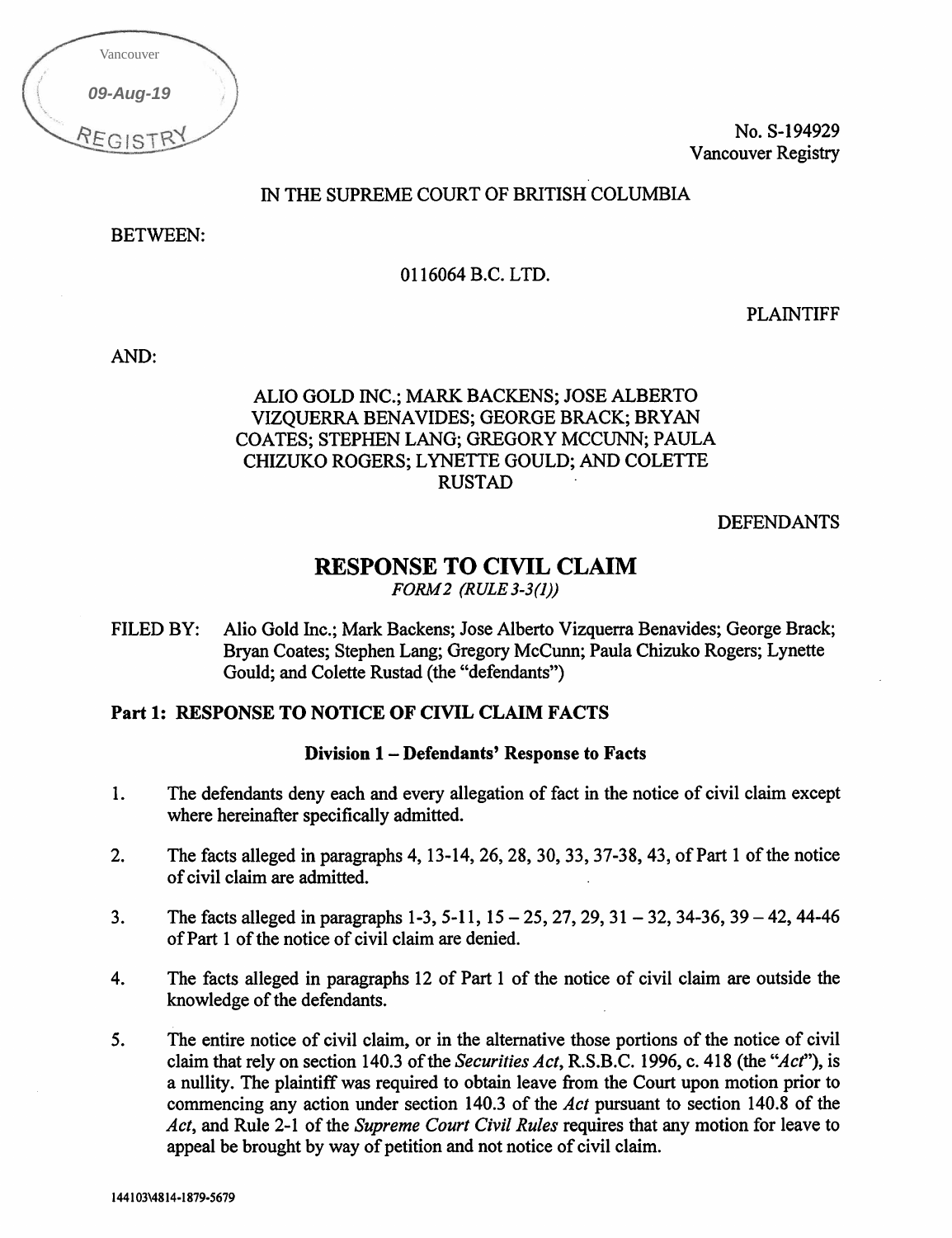- 6. The plaintiff has not sought or obtained leave from the Court to commence this action.
- 7. Despite notice of the foregoing from the defendants, the plaintiff has refused to discontinue this action and has required that the defendants file a Response to Civil Claim. In these circumstances, the defendants seek special costs on a full indemnity basis pursuant to section 37(2) of the Class Proceedings Act, R.S.B.C. 1996, c. 50.

#### Division 2 — Defendants' Version of Facts

#### Background

- 1. Alio Gold Inc. ("Alio") is a gold mining company duly incorporated under the laws of British Columbia, and is a reporting issuer listed on the Toronto Stock Exchange and the NYSE American exchange.
- 2. Mark Backens ("Backens") was a director of Alio during the relevant time period, but during the relevant time period was not an influential person of Alio as defined by the Act because he was not a control person, did not act as a promoter, or an investment fund manager.
- 3. Jose Alberto Vizquerra ("Vizquerra") was a director of Alio during the relevant time period, but during the relevant time period was not an influential person of Alio because he was not a control person, did not act as a promoter, or an investment fund manager.
- 4. George Brack ("Brack") was a director of Alio during the relevant time period, but during the relevant time period was not an influential person of Alio because he was not a control person, did not act as a promoter, or an investment fund manager.
- 5. Bryan Coates ("Coates") was a director of Alio during the relevant time period, but during the relevant time period was not an influential person of Alio because he was not a control person, did not act as a promoter, or an investment fund manager.
- 6. Stephen A. Lang ("Lang") was a director of Alio during the relevant time period, but during the relevant time period was not an influential person of Alio because he was not a control person, did not act as a promoter, or an investment fund manager.
- 7. Greg McCunn ("McCunn") was the Chief Executive Officer and a director of Alio during the relevant time period, but during the relevant time period was not an influential person of Alio because he was not a control person, did not act as a promoter, or an investment fund manager.
- 8. Paula Chizuko Rogers ("Rogers") was a director of Alio during the relevant time period, but during the relevant time period was not an influential person of Alio because she was not a control person, did not act as a promoter, or an investment fund manager.
- 9. Lynette Gould ("Gould") acted as Vice President, Investor Relations for Alio during the relevant period. Gould was not a director or registered officer of Alio during the relevant time period, nor was she an influential person of Alio because she was not a control person, did not act as a promoter, or an investment fund manager.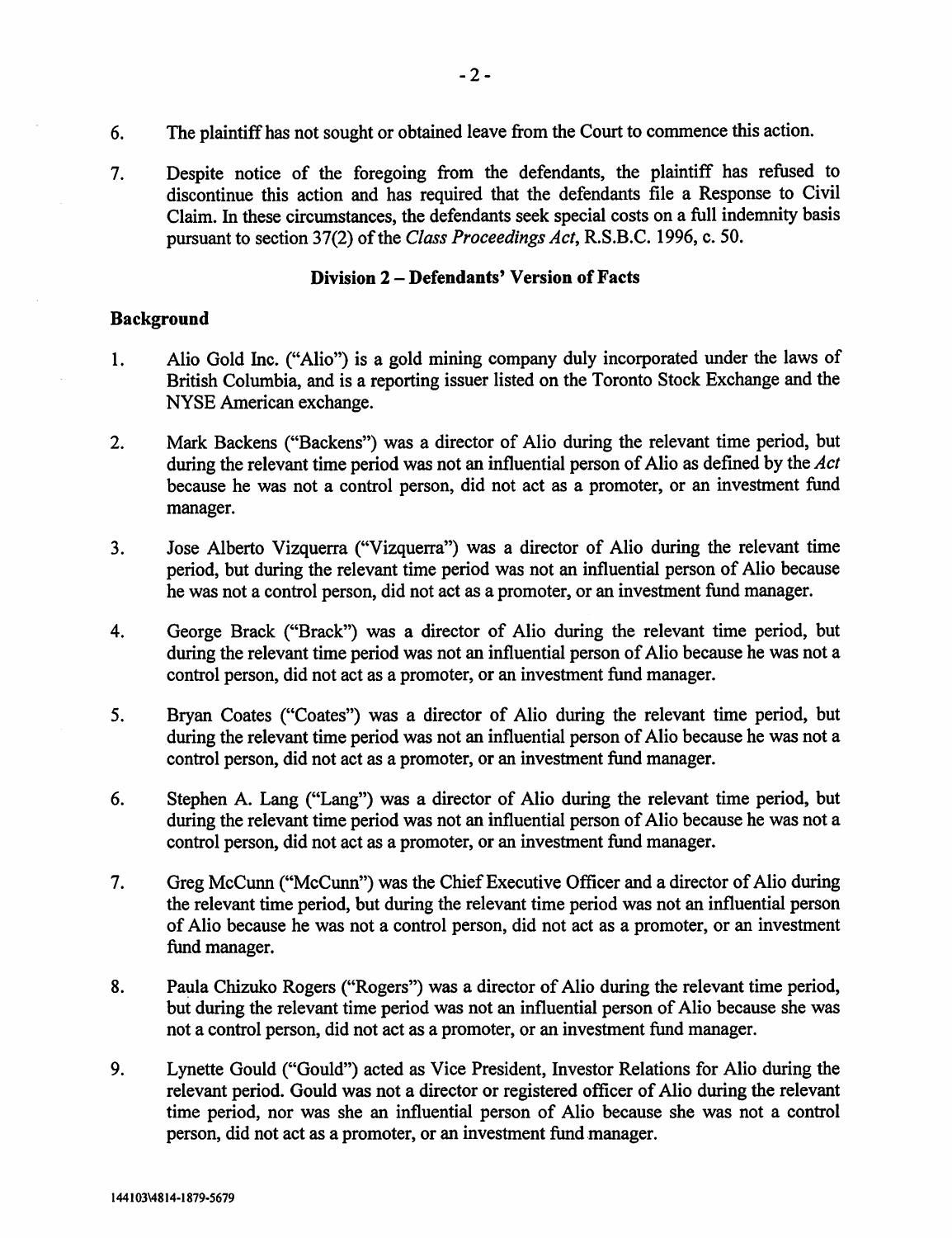10. Colette Rustad ("Rustad") acted as the Chief Financial Officer of Alio during the relevant time period, but during the relevant time period was not an influential person of Alio because she was not a control person, did not act as a promoter, or an investment fund manager. Rustad's first name is misspelled in the notice of civil claim as Collette instead of Colette.

#### The Plan of Arrangement and Gold Production Estimates

- 11. By way of a news release dated March 19, 2018, Alio announced that it had entered into an agreement by which it would acquire, through a plan of arrangement, all the outstanding shares of Rye Patch Gold Corp. ("Rye Patch"). Rye Patch was a gold mining company incorporated in British Columbia, and a reporting issuer listed on the TSX Venture Exchange.
- 12. On or about May 25, 2018, Rye Patch was amalgamated into Alio Gold (US) Inc., a fully owned subsidiary of Alio.
- 13. In the March 19, 2018 news release, Alio made reference to certain forward-looking information, as that term is defined in the  $Act$ , including that it:
	- (a) anticipated that in 2018 Alio and Rye Patch would produce a combined 165,000 ounces of gold; and
	- (b) that the cash flow generated from the two producing mines owned by Alio and Rye Patch would be sufficient to support the development of the feasibility stage of the Ana Paula project owned by Alio, which once in production was anticipated to produce approximately 115,000 ounces of gold per year.
- 14. On April 11, 2018, Alio issued a news release to report on the production at its San Francisco mine in Sonora, Mexico in the company's first quarter ended March 31, 2018. In the news release, Alio made reference to certain forward-looking information, including that it was maintaining its guidance of between 90,000 and 100,000 ounces of gold production in 2018 from the San Francisco mine.
- 15. On April 25, 2018, Alio issued an Information Circular (the "Information Circular") which, inter alia, described the terms of the proposed plan of arrangement.
- 16. The gold production estimates and other forward-looking information described in the March 19, 2018 and April 11, 2018 news release and Information Circular were based on NI 43-101 technical reports by independent qualified persons previously disclosed by Alio and Rye Patch, and resource models and mine plans developed by independent qualified experts. The defendants reasonably relied on the work of these experts.
- 17. The March 19, 2018 and April 11, 2018 news releases and Information Circular contained reasonable cautionary language identifying the forward-looking information in the news releases and Information Circular, and identified the material factors that could cause actual results to differ materially from the anticipated gold production estimates in the news releases and Information Circular. The material factors and assumptions on which the gold production estimates were based were also identified.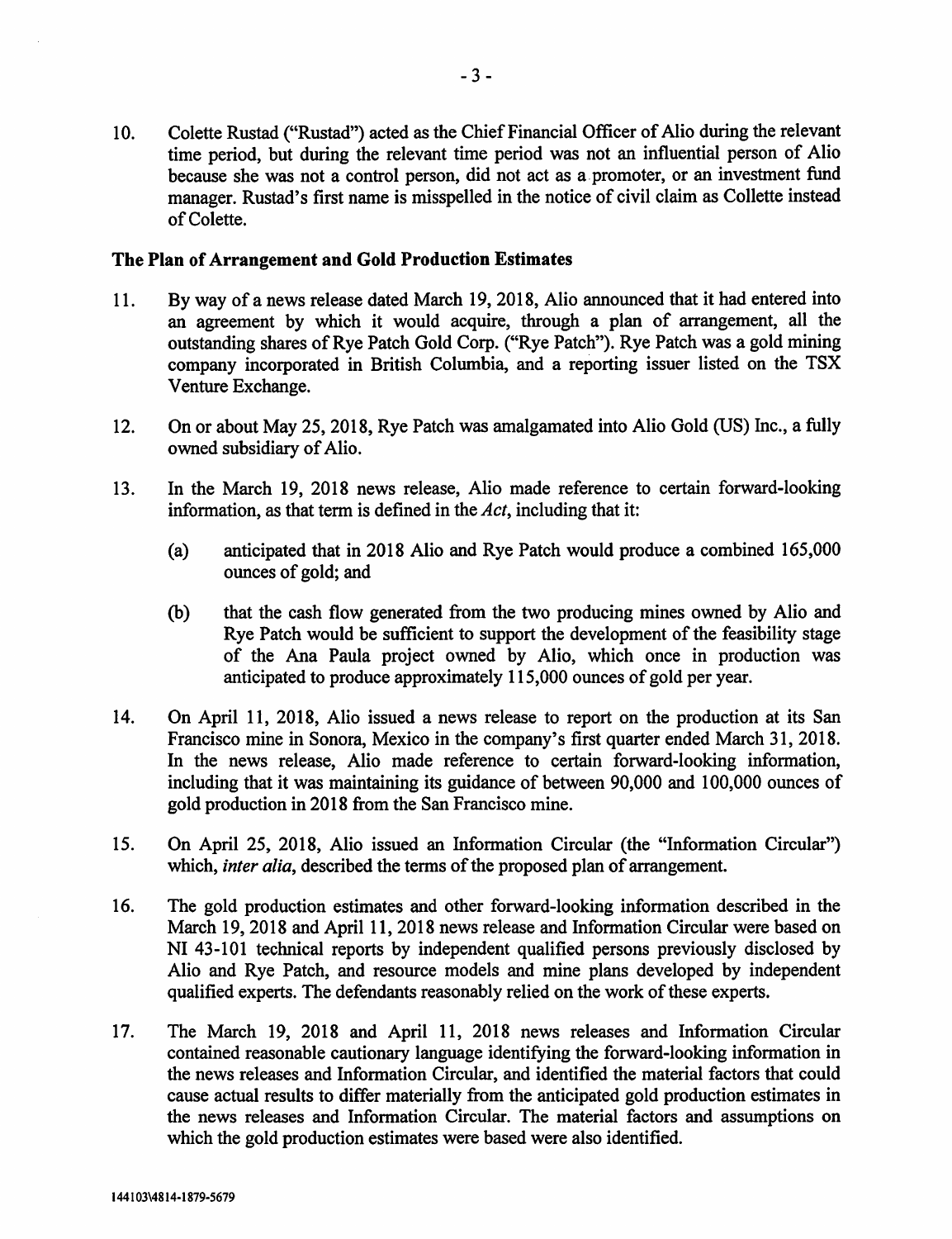- 19. On August 10, 2018, Alio issued a news release to report on its second quarter ended June 30, 2018 financial and operational results. In the news release, Alio updated its 2018 guidance for anticipated gold production from the San Francisco mine and advised that it would temporarily suspend development work of the Ana Paula project. The guidance was revised because of, *inter alia*, higher than expected dilution of the gold grade in the ore mined from the San Francisco mine in the second quarter of 2018 and the company's consequential decision to revise its mine plan. The Ana Paula project was temporarily suspended as a result of, *inter alia*, the reduction in anticipated revenue from the San Francisco mine and the fall in gold prices.
- 20. Any depreciation of the share price of Alio after the release of the August 10, 2018 news release did not result from the information contained in the August 10, 2018 news release, or, in the alternative, the information contained in the August 10, 2018 news release was only one of many factors that contributed to the depreciation of the share price of Alio.

## Division 3 - Additional Facts

- 1. Gould and Rustad did not sign the March 19 and April 11, 2018 news releases or the Information Circular.
- 2. Gould and Rustad did not authorize, permit, or acquiesce in the release of the March and April 11, 2018 news releases or the Information Circular.

# Part 2: RESPONSE TO RELIEF SOUGHT

- 1. The defendants consent to the granting of none of the relief sought in Part 2 of the notice of civil claim.
- 2. The defendants oppose the granting of all the relief sought in Part 2 of the notice of civil claim.
- 3. The defendants take no position on the granting of none of the relief sought in Part 2 of the notice of civil claim.

# Part 3: LEGAL BASIS

### Claims made under section 140.3 of the Securities Act

1. Section 140.8 of the *Act* required that the plaintiff obtain leave to appeal from the Court upon motion prior to commencing this proceeding, and Rule 2-1 requires that the motion be brought by way of petition. Section 140.8 and Rule 2-1 require that the plaintiff support its petition for leave to appeal with affidavit evidence.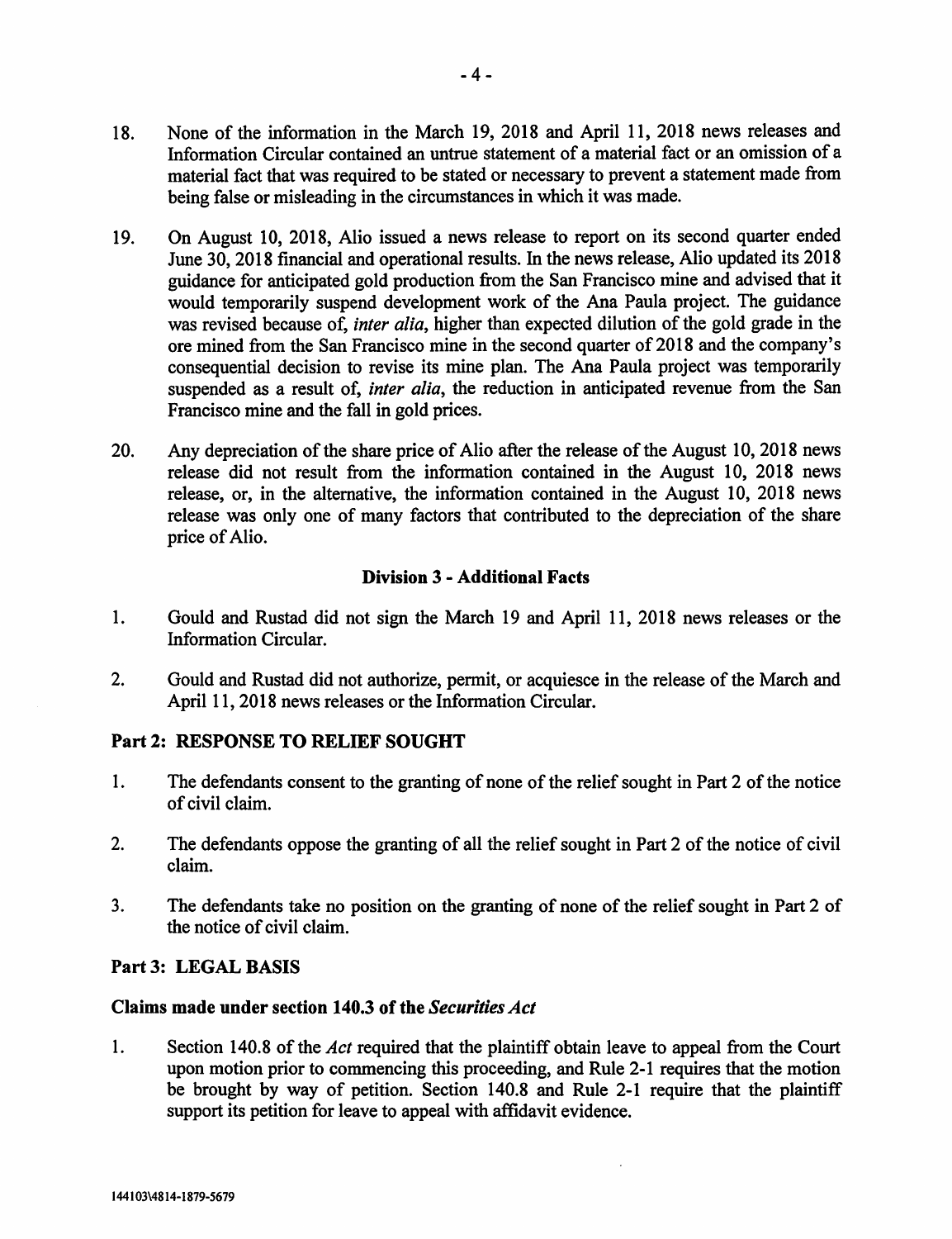- 2. The plaintiff has not sought or obtained leave from the Court to commence this action, and accordingly this action, or at least the claim made under section 140.3 of the Act, is a nullity. The defendants have been unreasonably put to the expense of drafting and filing this response to civil claim by the plaintiff.
- 3. In these circumstances, the defendants seek special costs on a full indemnity basis pursuant to section 37(2) of the Class Proceedings Act, R.S.B.C. 1996, c. 50.
- 4. Gould and Rustad did not authorize, permit or acquiesce in the release of the March 19 and April 11, 2018 news releases or the Information Circular, and therefore the plaintiff has no claim against Gould and Rustad under section 140.3 of the Act.

### Claims made under section 131, 132, and 132.1 of the Securities Act

- 5. The plaintiff has alleged misrepresentations in the March 19 and April 11, 2018 news releases and Information Circular (the "Impugned Documents"). None of these documents constitute a prospectus, take over bid circular, issuer bid circular, notice of change, notice of variation, or an offering memorandum and therefore the plaintiff has no claim under sections 131, 132, and 132.1.
- 6. The Impugned Documents were not required to be sent under the Act or its regulations to the plaintiff or any other members of the proposed class based on their shareholdings in Rye Patch, and therefore the plaintiff has no claim under sections 132 and 132.1.
- 7. Gould and Rustad were not directors of Alio during the relevant time period, their consent to the release of the Impugned Documents was not prescribed or filed, and they did not sign any of the Impugned Documents. Therefore, the plaintiff has no claim against Gould and Rustad under sections 132 and 132.1.
- 8. In further answer to the claims made under sections 131, 132, and 132.1 of the Act, these claims are barred by the effluxion of time pursuant to section 140 of the Act.

### Claims made under the Act

- 9. In further response to all the claims made by the plaintiff under the  $Act$  and the notice of civil claim as a whole, the defendants plead as follows:
	- (a) none of the information in the Impugned Documents contained an untrue statement of a material fact or an omission of a material fact that was required to be stated or necessary to prevent a statement made from being false or misleading in the circumstances in which it was made;
	- (b) in the alternative, none of the defendants were aware that the Impugned Documents contained any misrepresentations;
	- (c) the gold production estimates and other forward-looking information in the Impugned Documents were made on the authority of experts and represented those experts' statements and opinions and the defendants had no reasonable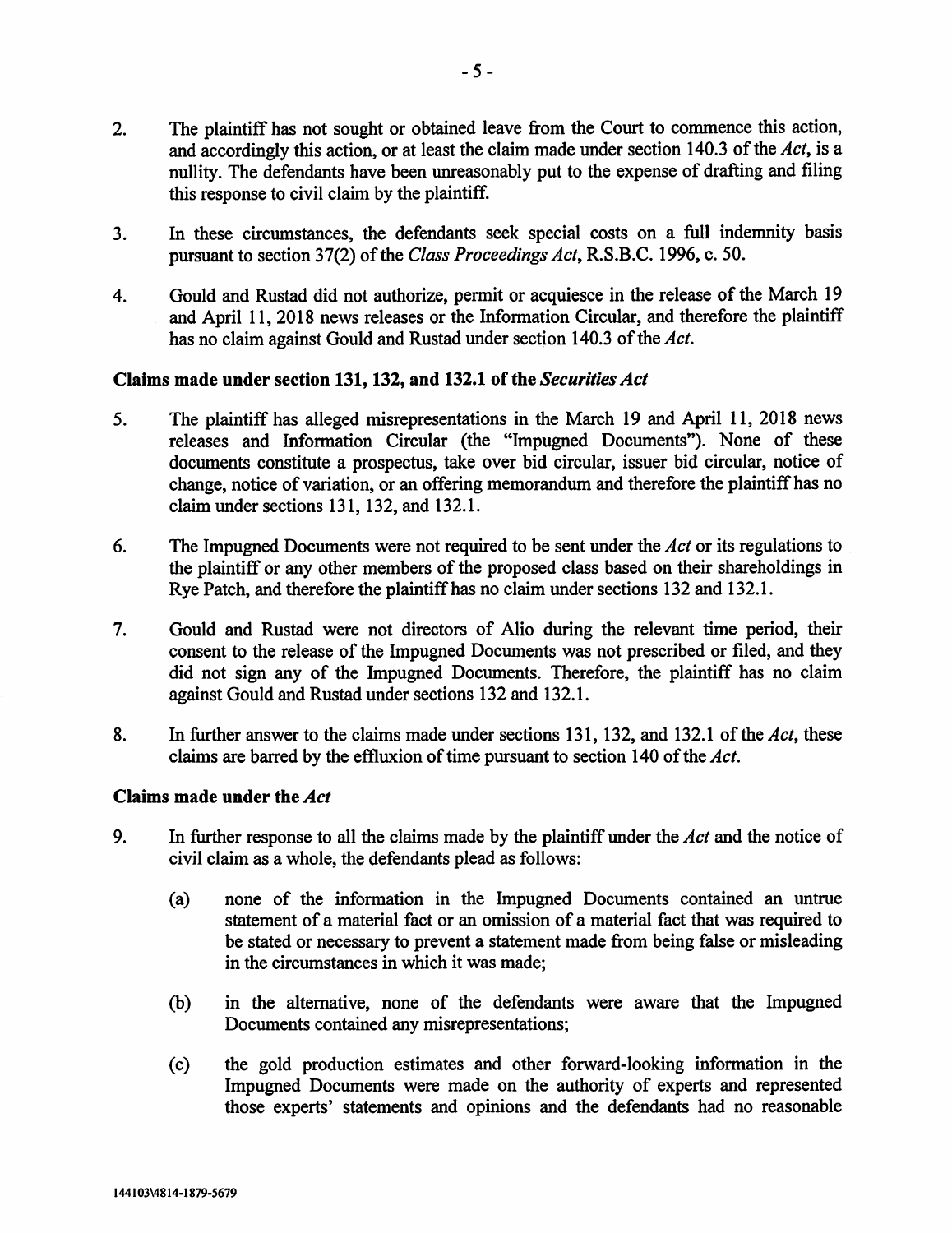grounds to believe and did not believe that there had been a misrepresentation in those statements and opinions;

- (d) the forward-looking information in the Impugned Documents had a reasonable basis;
- (e) the Impugned Documents contained reasonable cautionary language identifying the forward-looking information in the Impugned Documents, identified the material factors that could cause actual results to differ materially from the anticipated gold production estimates in the Impugned Documents, and the material factors and assumptions on which the gold production estimates were based were also identified; and
- (f) the defendants conducted a reasonable investigation prior to the release of the Impugned Documents and had no reasonable grounds to believe that the Impugned Documents contained a misrepresentation.
- 10. All of the claims made under the Act are frivolous, vexatious and an abuse of process.

#### Alleged fraudulent misrepresentation

- 11. The notice of civil claim fails to plead full particulars of the alleged fraudulent misrepresentation and is in breach of Rule 3-7(18). The plaintiff has failed to identify the statements in the Impugned Documents it alleges are misrepresentations.
- 12. None of the Impugned Documents contained untrue, inaccurate, or misleading information, or omitted to state a material fact that was required to be stated or necessary to prevent a statement made from being false or misleading in the circumstances in which it was made.
- 13. In the alternative, none of the defendants knew or believed that the Impugned Documents contained misrepresentations, information that was false, or were reckless as to the truth of the information contained in the Impugned Documents.

#### Alleged common law negligent misrepresentation

- 14. The defendants did not owe a duty of care to shareholders of Rye Patch.
- 15. In the alternative, the defendants did breach any duty of care owed to the plaintiff.
- 16. At all material times, Alio and the individual defendants exercised the care, diligence, business judgment and skill that a reasonably prudent person would exercise in comparable circumstances during their tenures as directors and officers of Alio, as the case may be.

#### Alleged damages

17. Alternatively, and in further response to the whole of the notice of civil claim, the plaintiff did not suffer any injury, loss, damage or expense, as alleged or otherwise.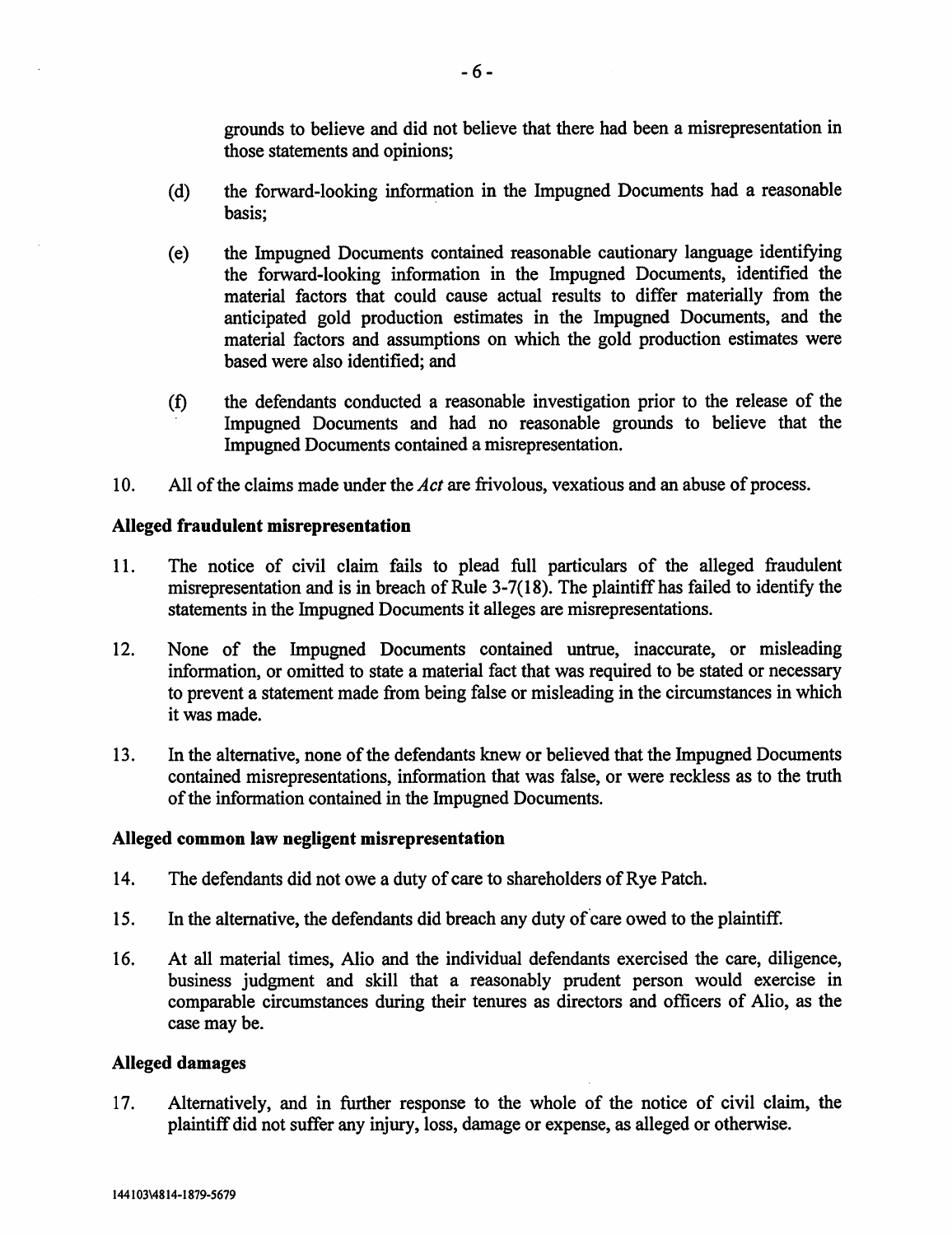- 18. In the further alternative, and in further response to the whole of the notice of civil claim, if the plaintiff has suffered loss and damages, which is not admitted, then:
	- (a) such loss or damage was not reasonably foreseeable or was too remote; and
	- (b) the plaintiff has failed to take reasonable steps to mitigate any such loss or damage, or in the further alternative have fully mitigated such damage.
- 19. With respect to the claim made under section 140.3 of the Act, the defendants plead and rely on the liability limits under section 140.7 of the Act.
- (1) The defendants' address for service is:

HARPER GREY LLP Barristers & Solicitors 3200 - 650 West Georgia Street Vancouver, BC V6B 4P7 Telephone: 604 687 0411 Fax No: 604 669 9385 Attn: OZA/144103

Dated: 9 August 2019

HARPER GREY LLP (Per Owais Ahmed) Lawyer for the defendants, Alio Gold Inc.; Mark Backens; Jose Alberto Vizquerra Benavides; George Brack; Bryan Coates; Stephen Lang; Gregory McCunn; Paula Chizuko Rogers; Lynette Gould; and Collette Rustad

Name and address of lawyer: HARPER GREY LLP Barristers & Solicitors 3200 - 650 West Georgia Street Vancouver, BC V6B 4P7 Telephone: 604 687 0411 Fax: 604 669 9385 Attn: OZA/144103

Rule 7-1 (1) of the Supreme Court Civil Rules states:

(1) Unless all parties of record consent or the court otherwise orders, each party of record to an action must, within 35 days after the end of the pleading period,